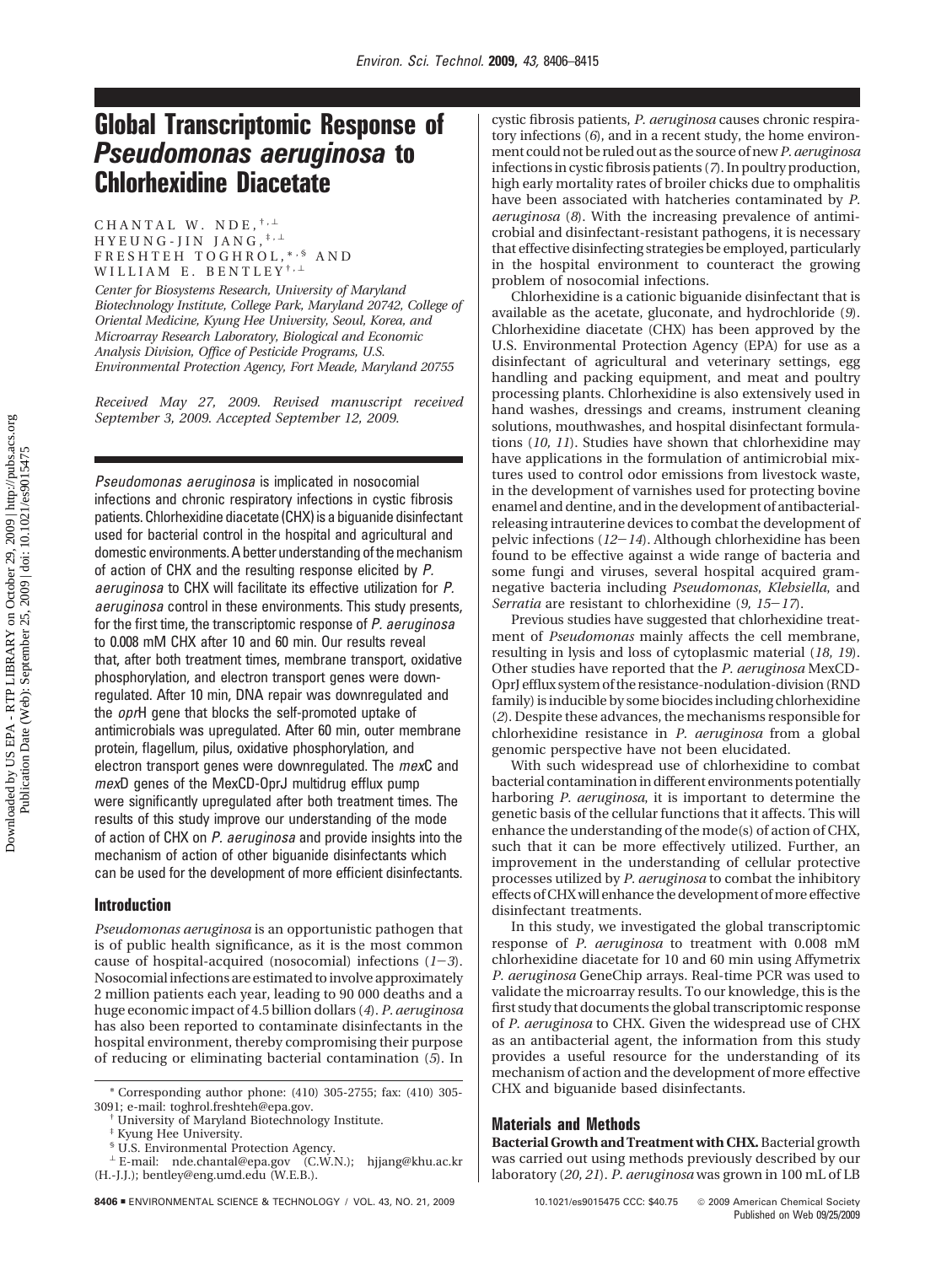

**FIGURE 1. Growth inhibition of** *P. aeruginosa* **treated with chlorhexidine diacetate (CHX). Cell density was monitored as the OD<sub>600</sub> in 10 min intervals. The CHX concentrations were as follows: 0 mM control with water (**9**), 0.006 mM (**2**), 0.008 mM (**1**), 0.01 mM (**(**), 0.013 mM (**b**), and 0.016 mM (**0**). Each data point was derived as the average of three separate experiments, and the error bars represent the standard deviations obtained.**

broth and incubated for 18-24 h at 37 °C with shaking at 250 rpm. A 1:100 dilution of the culture was performed using prewarmed LB broth. The diluted culture was incubated at 37 °C with shaking at 250 rpm until it reached an optical density  $OD_{600}$ ) of 0.8 (early logarithmic phase). A further 1:10 dilution was performed using LB broth, and the diluted culture was incubated at 37 °C with shaking at 250 rpm. When the  $OD_{600}$  of the 1:10 dilution reached 0.8, the culture was incubated at 37 °C with shaking at 250 rpm with different concentrations of CHX (Sigma-Aldrich, Inc., St Louis, MO), and the  $OD_{600}$  of the growth culture was determined at intervals of 10 min for a total time of 60 min.

**RNA Isolation, cDNA Synthesis, Labeling, Hybridization, Staining, and Scanning.** RNA isolation was carried out as previously described (*21*). cDNA synthesis, labeling, hybridization, staining, and scanning were carried out following Affymetrix protocols for *Pseudomonas aeruginosa* GeneChip arrays (Affymetrix, Inc., Santa Clara, CA).

**Data Analysis.** Data analysis was performed using the Affymetrix GeneChip Operating Software (GCOS), version 1.0 and GeneSpring Version 7.3 (Agilent Technologies). The following parameters were employed for expression analysis using GCOS:  $\alpha_1$  = 0.04,  $\alpha_2$  = 0.06, and  $\tau$  = 0.015, and target signal was scaled to 150. Genes that were assigned "absent calls" from 50% or more of the replicates in GeneSpring were not included in the analysis. Gene expression changes with statistical significance were identified by 1-way ANOVA (*p* cutoff value  $= 0.05$ ). Fold changes were calculated as the ratios between the signal averages of three untreated (control) and three CHX-treated (experimental) cultures. Genes with a 2-fold or more induction or repression were used in this analysis.

**Validation of Microarray Data Using Real-Time PCR.** Quantitative real-time PCR on 20 genes was carried out in order to validate the transcript levels obtained by the microarray analysis. These genes were selected because they displayed a wide range of mRNA level changes  $(-3\times 5)$  to +14-fold). Table 2 indicates that our microarray results were in agreement with quantitative real-time PCR results. The real-time PCR results are the mean of three biological replicates with three technical replicates for each gene. The microarray results are the mean of three replicates of each gene.

### **Results and Discussion**

**Growth Inhibition of** *P. aeruginosa* **by CHX.** In order to determine a suitable sublethal concentration of CHX that will produce strong growth inhibition, *P. aeruginosa* was treated with five concentrations of CHX dissolved in distilled water (0.006, 0.008, 0.01, 0.013, and 0.016 mM), and growth inhibition was monitored at intervals of 10 min for 60 min. In Figure 1, the highest concentration of CHX used (0.016 mM) produced drastic growth inhibition. Therefore, a lower sublethal concentration of 0.008 mM was selected as the test concentration since this concentration caused a nondrastic growth inhibition as seen in Figure 1.

**Changes in the Transcriptional Profiles of***P. aeruginosa* **in Response to CHX.** Three microarray experiments were performed in the absence (control) and in the presence (experimental) of 0.008 mM CHX. To investigate early and late changes in transcription in response to CHX, RNA was isolated after 10 and 60 min exposure to 0.008 mM CHX. In order to determine which genes showed significant changes in the transcript level in response to CHX, the following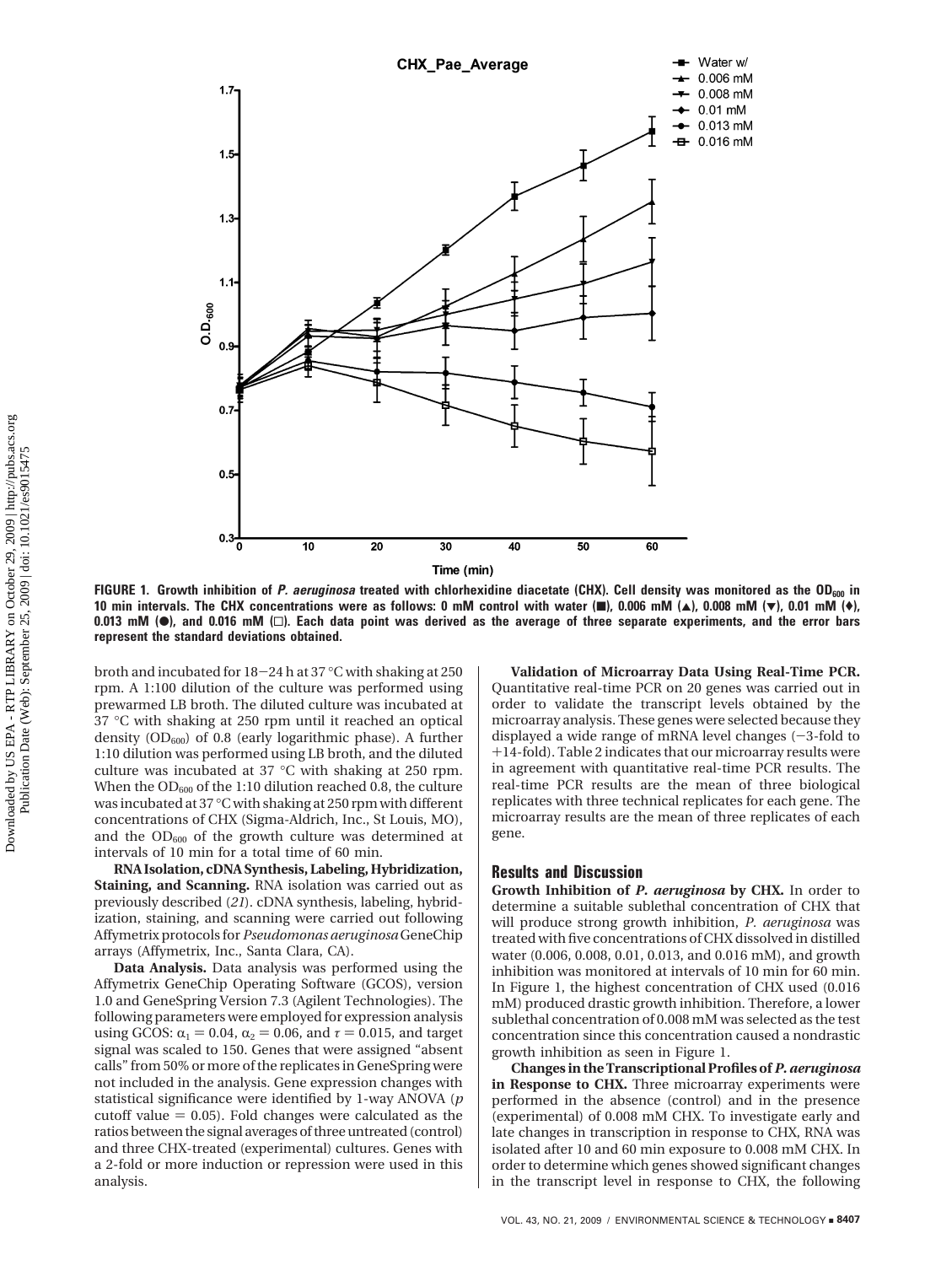criteria were applied (i) the *<sup>p</sup>*-value for a Mann-Whitney test should be less than 0.05, (ii) an absolute fold change in transcript level should be equal to or greater than 2, and (iii) a gene should have a present or marginal call (Affymetrix, Inc.) from 50% or more replicates on both experimental and control replicate sets. After a one-way ANOVA was performed, 1197 out of the 5900 genes that make up the *P. aeruginosa* genome were statistically significant. Further analysis indicated that a total of 250 genes showed statistically marked upregulation ( $\geq$ 2-fold) or downregulation ( $\leq$ 2-fold) after a 10 min and after a 60 min exposure to CHX. The expression levels of the 5900 genes in the *P. aeruginosa* genome obtained from control experiments and after treatment with CHX (10 and 60 min) have been deposited in NCBI's gene Expression Omnibus (*22*) and can be accessed through the GEO series accession number GSE 14253.

**Functional Classification of Upregulated and Downregulated Genes.**In order to relate the up- and downregulated genes to their functions, the 250 statistically significant genes were placed into different functional classes. Functional classes were obtained from the *P. aeruginosa* Community Annotation Project (*23*). Figure S1 (in the Supporting Information) illustrates the grouping of up- and downregulated genes at 10 and 60 min into different functional classes and the total number of genes in each class for the two treatment times.

Figure S1 (in the Supporting Information) illustrates that, in general at 60 min, there were more downregulated genes in the functional classes, when compared to 10 min. In particular, genes belonging to the functional classes of "adaptation and protection", "energy metabolism", "fatty acid and phospholipid metabolism", and "membrane proteins" contained significantly more downregulated genes at 60 min compared to 10 min.

Among the upregulated genes, the functional classes of "antibiotic resistance and susceptibility", "chaperones and heat shock proteins", and "transcriptional regulation" contained more upregulated genes at 10 min compared to 60 min.

**Grouping of Functionally Classified Up- and Downregulated Genes.** To further analyze the 250 up- and downregulated genes, the genes were placed in six groups based on their transcription directions (Figure S2 in the Supporting Information). All of the genes discussed in this report can be found in Table S1 in the Supporting Information. However, for clarity and to facilitate the reading of this report, the genes discussed below in the six groups are indicated in Table 1.

*Group I: Genes Upregulated after Both 10 and 60 min Exposure to CHX.* The most upregulated gene in this group was PA4599 (*mex*C) with fold changes of approximately 14 after 10 min and 4 after 60 min. In addition, the *mex*D gene (PA4598) was upregulated approximately 6-fold after 10 min and 2-fold after 60 min of exposure to CHX. The *mex*CD-*opr*J operon encodes a multidrug efflux pump of the resistance nodulation-division (RND) family. This pump functions as an intrinsic determinant of antimicrobial resistance to several clinical antimicrobials (*24*-*26*), disinfectants, and other chemicals in *P. aeruginosa* (*2, 26*-*28*). Previous studies have shown that chlorhexidine disrupts the bacterial cell membrane (*18, 29*) and induces the expression of *mex*CD-*opr*J operon (*2, 30*). The upregulation of the MexCD-OprJ pump in this study, therefore, corroborates the results from previous studies that indicate that it plays a role in resistance to chlorhexidine in *P. aeruginosa*.

*Group II: Genes Upregulated Only upon 10 min Exposure to CHX.* Group II contained genes which were upregulated after 10 min but resumed normal transcription rates after a 60 min exposure to CHX. It has been established that, in *P. aeruginosa*, resistance to polycationic antimicrobials is attenuated due of the self-promoted uptake of these antimicrobials across the outer membrane (*31, 32*). The selfpromoted uptake pathway involves the displacement of divalent cations that cross-link adjacent lipopolysaccharide molecules in the outer membrane by antimicrobial polycations (*33*). This causes distortions in the outer membrane, making the cell more permeable to the uptake of the antimicrobials. Previous studies have shown that that the overexpression of outer membrane protein H1 precursor (OprH) blocks the self-promoted uptake pathway (*34, 35*). In this study, the *opr*H gene was upregulated approximately 3-fold after 10 min of CHX exposure (Table 1). Considering that CHX is also a polycationic antimicrobial, this result suggests that the uptake of CHX through the self-promoted uptake pathway was repressed after 10 min, thereby functioning as an early protective response by blocking the transportation of CHX across the outer membrane.

A second upregulated gene in this group was *opr*J (Table 1), the multidrug efflux outer membrane protein precursor. OprJ is one of the proteins of the three-component multidrug efflux pump: MexCD-OprJ whose other two components (*mex*C and *mex*D) were upregulated after both treatment times (see group I). The MexCD-OprJ pump has been identified in *P. aeruginosa* as a determinant of intrinsic resistance to several clinical antimicrobials (*25*). A recent study demonstrated that chlorhexidine gluconate induces the expression of MexCD-OprJ in *P. aeruginosa*, implying that MexCD-OprJ plays an important role in innate multidrug resistance in wild-type *P. aeruginosa* in hospitals where disinfectants are frequently used (*2*).

The *nar*G gene (PA3875) that was also found in this group encodes the catalytic  $\alpha$  subunit of the membrane-associated respiratory nitrate reductase, NarGHJI. In*E. coli*, the *nar*GHJI operon is induced during anaerobic growth when nitrate is used as a final electron acceptor instead of oxygen (*36*). These results are in agreement with previous studies from our laboratory which have shown that *P. aeruginosa* may switch to anaerobic respiration following treatment with peracetic acid (*37*) and ortho-phenylphenol (*21*).

*Group III: Genes Downregulated Only upon 10 min Exposure to CHX.* Group III contained genes which were downregulated after 10 min but resumed normal transcription rates after a 60 min exposure to CHX. The *nuo*D (NADH dehydrogenase I, chain C, D) and *nuo*F (NADH dehydrogenase I, chain F) genes, which are part of the NADHcoenzyme Q oxidoreductase (respiratory complex I) were downregulated in this group. This suggests that the mechanism of action of CHX may include the repression of oxidative phosphorylation as a route for energy production in *P. aeruginosa*.

The process of unwinding complementary strands of DNA, which is required by many features of DNA metabolism, is catalyzed by DNA helicase enzymes. The RecQ helicase family is highly conserved in evolution from prokaryotes to humans (*38*) and is essential for the maintenance of genome stability in all organisms (*39*). It has been suggested that RecQ performs replication fork repairs in cells unable to restart replication due to damaged replication forks (*40*). A recent study suggested that the formation of DNA-DNA cross-links and severe DNA breaks in pUC 18 plasmid DNA may be linked to the mechanism by which chlorhexidinecontaining endodontic solutions kill root canal and periodontal microorganisms (*41*). The downregulation of the ATPdependent DNA helicase (*rec*Q) after 10 min in this study, therefore, suggests that the downregulation of DNA repair may be contributory to the early growth inhibition in CHXtreated *P. aeruginosa* cells.

The *aspA* gene (PA5429) that encodes the aspartate ammonia-lyase enzyme was downregulated approximately 3-fold after 10 min of exposure to CHX (Table 1). Similar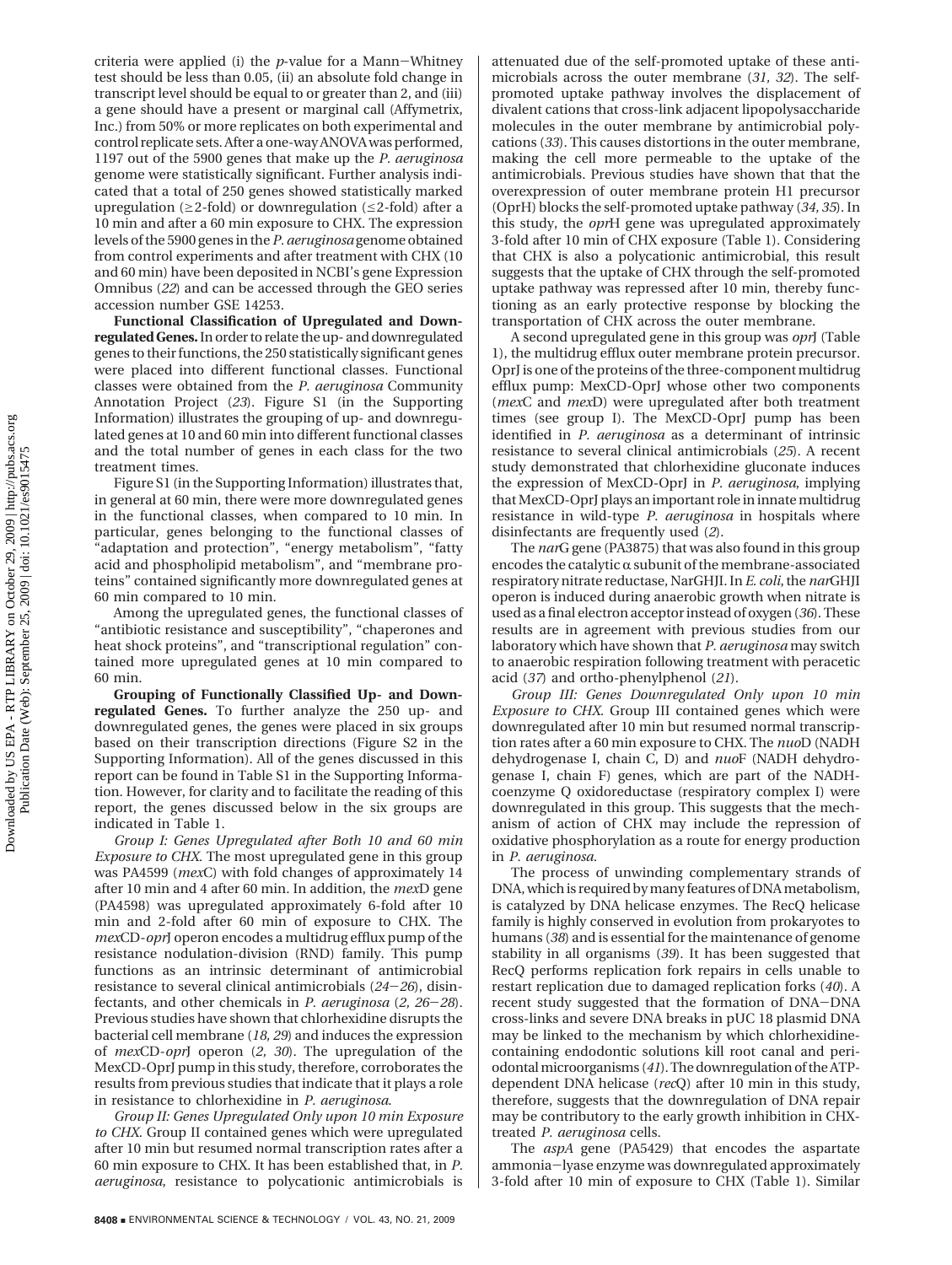| strings of the signal of the string of the control of the string of the string of the string of the string of the string of the string of the string of the string of the string of the string of the string of the string of |                            |                            |                            |                          |                    |                                                                                                                                                             |                         |                                                                                     |
|-------------------------------------------------------------------------------------------------------------------------------------------------------------------------------------------------------------------------------|----------------------------|----------------------------|----------------------------|--------------------------|--------------------|-------------------------------------------------------------------------------------------------------------------------------------------------------------|-------------------------|-------------------------------------------------------------------------------------|
|                                                                                                                                                                                                                               |                            | $10 \text{ min}^a$         |                            |                          | $60 \text{ min}^a$ |                                                                                                                                                             |                         |                                                                                     |
| Affymetrix ORF #                                                                                                                                                                                                              | probe ID                   | fold change <sup>b</sup>   | p value                    | fold change <sup>b</sup> | p value            | description                                                                                                                                                 | symbol                  | functional class                                                                    |
| PA4599_mexC_at                                                                                                                                                                                                                | PA4599                     | 14.41                      | 0.000719                   | 3.80                     | 0.000719           | Group I: Upregulation (10 min), Upregulation (60 min)<br>division (RND) multidrug<br>efflux membrane fusion<br>resistance-nodulation-cell                   | mexC                    | antibiotic resistance and susceptibility                                            |
| PA4598_mexD_at                                                                                                                                                                                                                | PA4598                     | 5.81                       | 0.00116                    | 2.11                     | 0.00116            | division (RND) multidrug<br>resistance-nodulation-cell<br>protein MexC precursor<br>efflux transporter MexD                                                 | mexD                    | antibiotic resistance and susceptibility                                            |
| PA4597_oprJ_at                                                                                                                                                                                                                | PA4597                     | 2.13                       | 0.00404                    |                          |                    | multidrug efflux outer membrane<br>Group II: Upregulation (10 min), No Change (60 min)                                                                      | OprJ                    | antibiotic resistance and susceptibility                                            |
| PA1178_oprH_at                                                                                                                                                                                                                | PA1178                     | 3.29                       | 0.000866                   |                          |                    | inducible outer membrane<br>protein OprJ precursor<br>PhoP/Q and low Mg <sup>2+</sup>                                                                       | Phdo                    | membrane proteins                                                                   |
| PA3875_narG_at                                                                                                                                                                                                                | PA3875                     | 2.33                       | 0.037                      |                          |                    | reductase alpha chain<br>protein H1 precursor<br>respiratory nitrate                                                                                        | narG                    | energy metabolism                                                                   |
| PA2639_nuoD_at<br>PA2641_nuoF_at<br>PA3344_recQ_at                                                                                                                                                                            | PA2639<br>PA3344<br>PA2641 | $-2.42$<br>$-2.04$<br>2.26 | 0.00155<br>0.0022<br>0.022 |                          |                    | ATP-dependent DNA helicase RecO<br>NADH dehydrogenase I chain C,D<br>NADH dehydrogenase I chain F<br>Group III: Downregulation (10 min), No Change (60 min) | aonu<br>$nu$ oF<br>recQ | DNA replication, recombination,<br>energy metabolism<br>energy metabolism           |
| PA5429_aspA_at                                                                                                                                                                                                                | PA5429                     | $-2.86$                    | 0.00518                    |                          |                    | aspartate ammonia-lyase                                                                                                                                     | aspA                    | amino acid biosynthesis and<br>modification, and repair<br>metabolism               |
| PA2825_at                                                                                                                                                                                                                     | PA2825                     |                            |                            | 2.70                     | 0.0245             | probable transcriptional regulator<br>Group IV: No Change (10 min), Upregulation (60 min)                                                                   |                         | two-component regulatory systems                                                    |
| PA2966_acpP_at<br>PA2968_fabD_at                                                                                                                                                                                              | PA2966<br>PA2968           |                            |                            | $-2.78$<br>$-2.55$       | 0.00711<br>0.0112  | Group V: No Change(10 min), Downregulation (60 min)<br>malonyl-CoA-[acyl-carrier-<br>acyl carrier protein                                                   | acpP<br>fabD            | fatty acid and phospholipid metabolism<br>fatty acid and phospholipid metabolism    |
| PA1609_fabB_at                                                                                                                                                                                                                | PA1609                     |                            |                            | $-2.48$                  | 0.00107            | beta-ketoacyl-ACP synthase I<br>protein] transacylase                                                                                                       | fabB                    | fatty acid and phospholipid                                                         |
| PA5174_at<br>PA2965_fabF1_at                                                                                                                                                                                                  | PA5174<br>PA2965           |                            |                            | $-2.26$<br>$-2.02$       | 0.00406<br>0.039   | probable beta-ketoacyl synthase<br>beta-ketoacyl-acyl carrier                                                                                               | fabF1                   | fatty acid and phospholipid metabolism<br>fatty acid and phospholipid<br>metabolism |
| PA1580_gltA_at<br>PA0552_pgk_at                                                                                                                                                                                               | PA0552<br>PA1580           |                            |                            | $-2.63$<br>$-2.01$       | 0.00894<br>0.0194  | phosphoglycerate kinase<br>protein synthase II<br>citrate synthase                                                                                          | gltA<br>pgk             | carbon compound catabolism<br>energy metabolism<br>metabolism                       |
| PA4254_rpsQ_at<br>PA4333_at                                                                                                                                                                                                   | PA4333<br>PA4254           |                            |                            | $-2.04$<br>$-5.85$       | 0.00339<br>0.00341 | 30S ribosomal protein S17<br>probable fumarase                                                                                                              | rpsttQ                  | translation, post-translational<br>energy metabolism                                |
| PA4255_rpmC_at                                                                                                                                                                                                                | PA4255                     |                            |                            | $-5.82$                  | 0.00496            | 50S ribosomal protein L29                                                                                                                                   | rpmC                    | translation, post-translational<br>modification, degradation                        |
| PA1556_at<br>PA1557_at                                                                                                                                                                                                        | PA1556<br>PA1557           |                            |                            | $-5.93$<br>$-3.89$       | 0.00797<br>0.0279  | probable cytochrome c oxidase subunit<br>probable cytochrome oxidase subunit<br>(cbb3-type)                                                                 |                         | modification, degradation<br>energy metabolism<br>energy metabolism                 |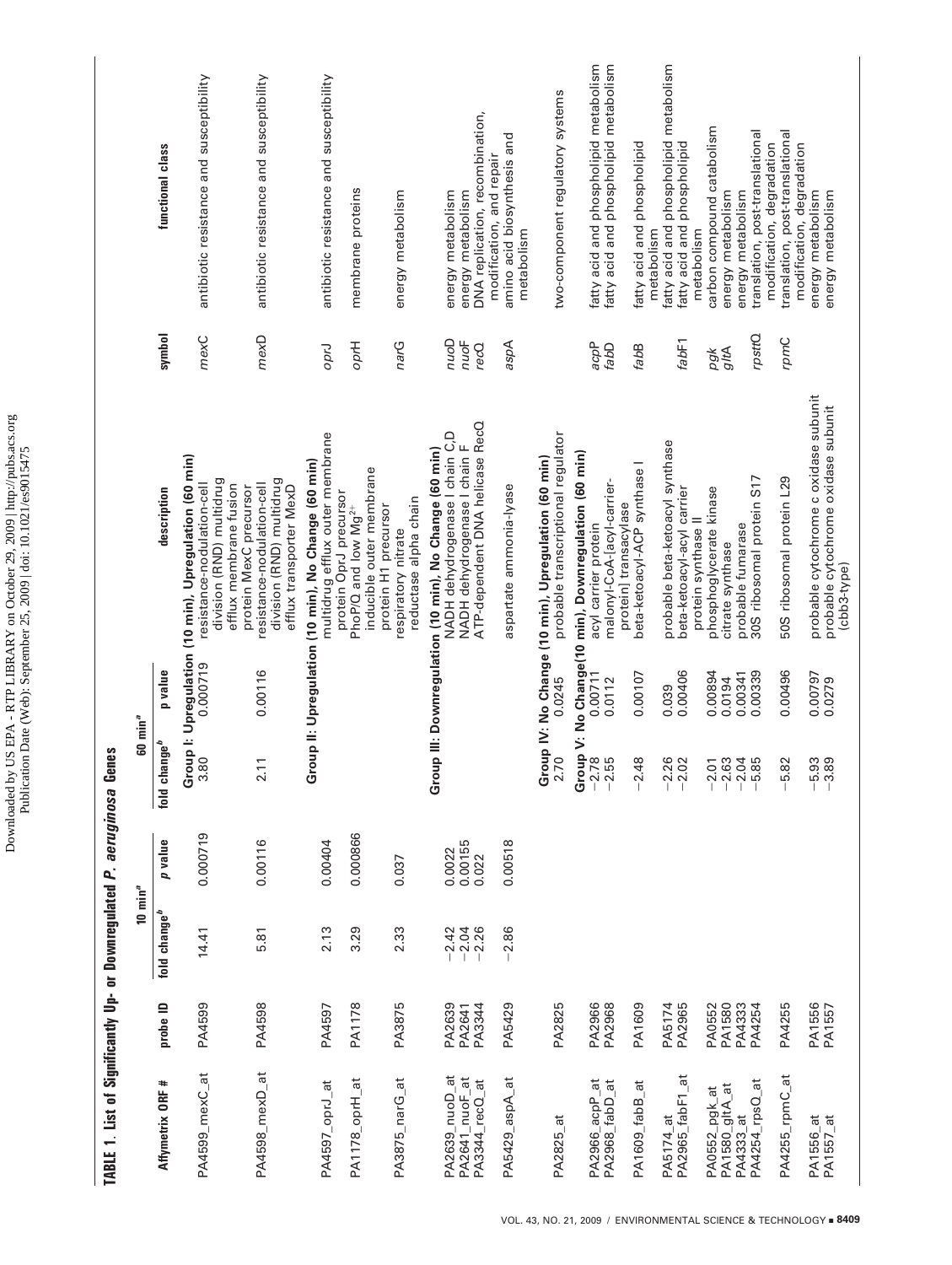Downloaded by US EPA - RTP LIBRARY on October 29, 2009 | http://pubs.acs.org<br>Publication Date (Web): September 25, 2009 | doi: 10.1021/es9015475 Downloaded by US EPA - RTP LIBRARY on October 29, 2009 | http://pubs.acs.org Publication Date (Web): September 25, 2009 | doi: 10.1021/es9015475

|                    |                     | functional class         | energy metabolism<br>energy metabolism                                                               | energy metabolism<br>energy metabolism                          | energy metabolism                   | energy metabolism       | energy metabolism                   | energy metabolism        | energy metabolism                                     | energy metabolism | energy metabolism                   | energy metabolism<br>energy metabolism                | energy metabolism                           | energy metabolism                     | energy metabolism | energy metabolism                | energy metabolism            | membrane proteins           | membrane proteins                                         |                            | membrane proteins                | membrane proteins                                       | motility and attachment        | motility and attachment                   | motility and attachment                    | motility and attachment          | chemotaxis                      |                                                        | translation, post-translational<br>modification, degradation | translation, post-translational | modification, degradation | translation, post-translational<br>modification, degradation | translation, post-translational<br>modification, degradation | protein secretion/export apparatus | protein secretion/export apparatus<br>membrane proteins |
|--------------------|---------------------|--------------------------|------------------------------------------------------------------------------------------------------|-----------------------------------------------------------------|-------------------------------------|-------------------------|-------------------------------------|--------------------------|-------------------------------------------------------|-------------------|-------------------------------------|-------------------------------------------------------|---------------------------------------------|---------------------------------------|-------------------|----------------------------------|------------------------------|-----------------------------|-----------------------------------------------------------|----------------------------|----------------------------------|---------------------------------------------------------|--------------------------------|-------------------------------------------|--------------------------------------------|----------------------------------|---------------------------------|--------------------------------------------------------|--------------------------------------------------------------|---------------------------------|---------------------------|--------------------------------------------------------------|--------------------------------------------------------------|------------------------------------|---------------------------------------------------------|
|                    |                     | symbol                   | atpE                                                                                                 | sdhA<br><b>Bote</b>                                             | sdhC                                | atpD                    | sdhB                                | Aqta                     | sucB                                                  | gltA              | Gyps                                | puol                                                  | etfB                                        |                                       |                   |                                  | nuoE                         | oprE                        | oprL                                                      |                            | oprF                             | secD                                                    | pilA                           | pilQ                                      | fiiC                                       | fiiD                             | <b>Hird</b>                     |                                                        | rpsT                                                         | <b>Hudu</b>                     |                           | efp                                                          | rnpA                                                         | secB                               | secE<br>secY                                            |
|                    |                     | description              | Group V: No Change(10 min), Downregulation (60 min)<br>probable Cytochrome b<br>atp synthase C chain | succinate dehydrogenase (A subunit)<br>ATP synthase gamma chain | succinate dehydrogenase (C subunit) | ATP synthase beta chain | succinate dehydrogenase (B subunit) | ATP synthase alpha chain | dihydrolipoamide succiny<br>Itransferase (E2 subunit) | citrate synthase  | succinate dehydrogenase (D subunit) | NADH dehydrogenase I chain I<br>probable cytochrome c | electron transfer flavoprotein beta-subunit | probable cytochrome c oxidase subunit | probable fumarase | probable cytochrome c1 precursor | NADH dehydrogenase I chain E | anaerobically induced outer | membrane porin OprE precursor<br>peptidoglycan associated | lipoprotein OprL precursor | major porin and structural outer | membrane porin OprF precursor<br>secretion protein SecD | type 4 fimbrial precursor PilA | type 4 fimbrial biogenesis outer membrane | protein PilQ precursor<br>flagellin type B | flagellar capping protein FliD   | twitching motility protein PilH | p VI: Downregulation (10 min), Downregulation (60 min) | 30S ribosomal protein S20                                    | 50S ribosomal protein L34       |                           | translation elongation factor P                              | ribonuclease P protein component                             | secretion protein SecB             | secretion protein SecE<br>secretion protein SecY        |
|                    | 60 min <sup>a</sup> | p value                  | 0.00522<br>0.0037                                                                                    | 0.000668<br>0.00146                                             | 0.00502                             | 0.000245                | 0.00168                             | 0.0017                   | 0.00194                                               | 0.0194            | 0.0022                              | 0.00182<br>0.0451                                     | 0.00352                                     | 0.00155                               | 0.00341           | 0.00855                          | 0.00547                      | 0.0008                      | 0.00803                                                   |                            | 0.0257                           | 0.000377                                                | 0.000737                       | 0.0123                                    | 0.0134                                     | 0.00198                          | 0.0111                          | 0.000415                                               |                                                              | $9.10 \times 10^{-5}$           |                           | 0.0104                                                       | 0.00401                                                      | 0.000763                           | 0.0015<br>0.0063                                        |
|                    |                     | change $^b$<br>fold      | $-3.89$<br>$-3.62$                                                                                   | $-3.60$<br>3.09                                                 | $-2.96$                             | $-2.95$                 | 2.81                                | $-2.71$                  | $-2.65$                                               | $-2.63$           | $-2.59$                             | $-2.42$<br>2.36                                       | $-2.32$                                     | $-2.23$                               | $-2.04$           | $-2.00$                          | $-2.00$                      | 2.98                        | $-2.66$                                                   |                            | $-2.61$                          | $-2.46$                                                 | $-6.11$                        | $-2.45$                                   | $-2.30$                                    | $-2.08$                          | $-2.23$                         | $-2.92$<br>Group                                       |                                                              | $-3.11$                         |                           | $-4.10$                                                      | 3.31                                                         | $-3.21$                            | $-2.55$<br>$-3.27$                                      |
|                    | 10 $min^a$          | p value                  |                                                                                                      |                                                                 |                                     |                         |                                     |                          |                                                       |                   |                                     |                                                       |                                             |                                       |                   |                                  |                              |                             |                                                           |                            |                                  |                                                         |                                |                                           |                                            |                                  |                                 | 0.000415                                               |                                                              | $9.10 \times 10^{-5}$           |                           | 0.0104                                                       | 0.00401                                                      | 0.000763                           | 0.0015<br>0.0063                                        |
|                    |                     | fold change <sup>b</sup> |                                                                                                      |                                                                 |                                     |                         |                                     |                          |                                                       |                   |                                     |                                                       |                                             |                                       |                   |                                  |                              |                             |                                                           |                            |                                  |                                                         |                                |                                           |                                            |                                  |                                 | $-7.56$                                                |                                                              | 5.79                            |                           | 4.11                                                         | 3.34                                                         | $-3.28$                            | $-2.03$<br>$-2.71$                                      |
|                    |                     | probe ID                 | PA5559<br>PA4430                                                                                     | PA5555<br>PA1583                                                | <b>PA1581</b>                       | PA5554                  | PA1584                              | PA5556                   | PA1586                                                | PA1580            | PA1582                              | PA2644<br><b>PA1555</b>                               | PA2952                                      | PA1553                                | PA4333            | PA4429                           | PA2640                       | PA0291                      | PA0973                                                    |                            | <b>PA1777</b>                    | PA3821                                                  | PA4525                         | PA5040                                    | PA1092                                     | PA1094                           | PA0409                          | PA4563                                                 |                                                              | PA5570                          |                           | PA2851                                                       | PA5569                                                       | PA5128                             | PA4276<br>PA4243                                        |
| TABLE 1. Continued |                     | Affymetrix ORF #         | $\ddot{a}$<br>PA5559_atpE<br>PA4430_at                                                               | PA1583_sdhA_at<br>PA5555_atpG_at                                | PA1581_sdhC_at                      | PA5554_atpD_at          | PA1584_sdhB_at                      | PA5556_atpA_at           | PA1586_sucB_at                                        | ã<br>PA1580_gltA  | PA1582_sdhD_at                      | PA2644_nuol_at<br>PA1555_at                           | ಕ<br>PA2952_etfB                            | PA1553_at                             | PA4333_at         | PA4429_at                        | ã<br>PA2640_nuoE             | PA0291_oprE_at              | PA0973_oprL_at                                            |                            | PA1777_oprF_at                   | PA3821_secD_at                                          | PA4525_pilA_at                 | PA5040_pilQ_at                            | PA1092_fliC_at                             | PA1094_fiiD_at<br>PA0409_pilH_at |                                 |                                                        | PA4563_rpsT_at                                               | PA5570_rpmH_at                  |                           | PA2851_efp_at                                                | PA5569_rnpA_at                                               | PA5128_secB_at                     | PA4276_secE_at<br>PA4243_secY_at                        |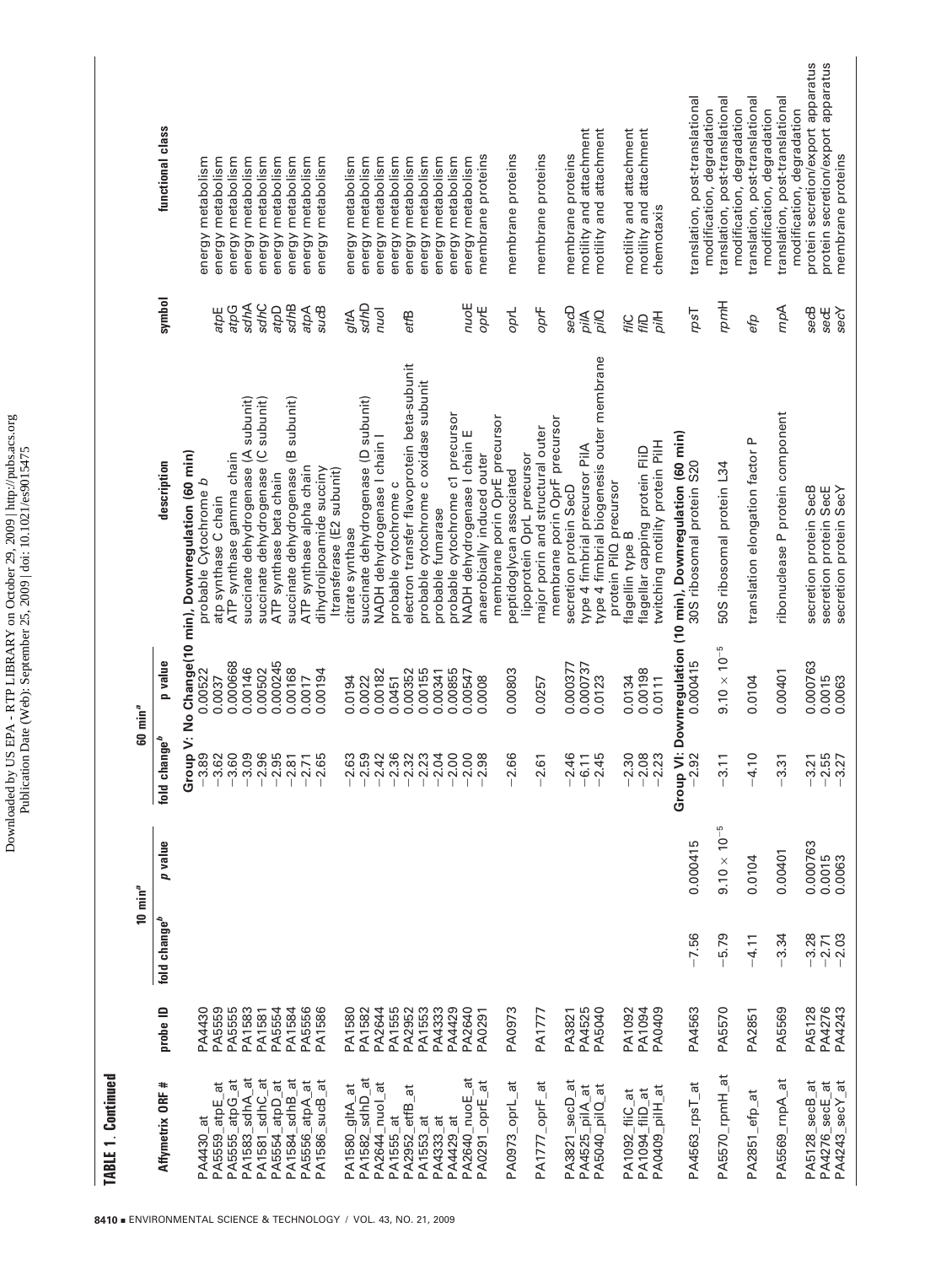# **TABLE 1. Continued TABLE 1**. **Continued**

|                                                                                                                                                   |                                                           | 10 min $^a$              |          | 60 min <sup>a</sup>   |          |                                                                                                                                                                               |              |                                                  |
|---------------------------------------------------------------------------------------------------------------------------------------------------|-----------------------------------------------------------|--------------------------|----------|-----------------------|----------|-------------------------------------------------------------------------------------------------------------------------------------------------------------------------------|--------------|--------------------------------------------------|
| Affymetrix ORF #                                                                                                                                  | probe ID                                                  | fold change <sup>b</sup> | p value  | م<br>ما<br>fold chang | p value  | description                                                                                                                                                                   | symbol       | functional class                                 |
| PA4238_rpoA_at                                                                                                                                    | PA4238                                                    | $-2.20$                  | 0.000405 | $-3.42$<br>Group      | 0.000405 | DNA-directed RNA polymerase alpha chain<br>VI: Downregulation (10 min), Downregulation (60 min)                                                                               | rpoA         | transcription, RNA processing and                |
| PA4275_nusG_at                                                                                                                                    | PA4275                                                    | $-3.29$                  | 0.00437  | $-2.60$               | 0.00437  | transcription antitermination protein NusG                                                                                                                                    | Donu         | transcription, RNA processing and<br>degradation |
| PA5239_rho_at                                                                                                                                     | PA5239                                                    | $-2.14$                  | 0.00852  | $-2.27$               | 0.00852  | transcription termination factor Rho                                                                                                                                          | oų           | transcription, RNA processing and<br>degradation |
| PA5015_aceE_at                                                                                                                                    | PA5015                                                    | $-2.45$                  | 0.0229   | $-3.50$               | 0.0229   | pyruvate dehydrogenase                                                                                                                                                        | aceE         | amino acid biosynthesis and<br>degradation       |
| PA2623_icd_at                                                                                                                                     | PA2623                                                    | $-2.30$                  | 0.00239  | $-2.38$               | 0.00239  | isocitrate dehydrogenase                                                                                                                                                      | icd          | amino acid biosynthesis and<br>metabolism        |
| PA1588_sucC_at                                                                                                                                    | PA1588                                                    | $-2.16$                  | 0.00117  | $-3.48$               | 0.00117  | succinyl-CoA synthetase beta chain                                                                                                                                            | sucC         | energy metabolism<br>metabolism                  |
| PA1589_sucD_at                                                                                                                                    | PA1589<br>PA2638<br>PA5560<br>PA55584<br>PA1554<br>PA1554 | 188205<br>20220<br>2022  | 0.000628 | $-2.89$               | 0.000628 | succinyl-CoA synthetase alpha chain                                                                                                                                           | SucD         | energy metabolism                                |
| $\frac{1}{2}$<br>PA2638_nuoB_                                                                                                                     |                                                           |                          | 0.00358  | $-2.41$               | 0.00358  | NADH dehydrogenase I chain B                                                                                                                                                  | <b>Ronu</b>  | energy metabolism                                |
| PA5557_atpH_at<br>PA5560_atpB_at                                                                                                                  |                                                           |                          | 0.00617  | $-4.93$               | 0.00617  | ATP synthase delta chain                                                                                                                                                      | atpH         | energy metabolism                                |
|                                                                                                                                                   |                                                           |                          | 0.000519 | $-2.78$               | 0.000519 | ATP synthase A chain                                                                                                                                                          | atpB<br>atpF | energy metabolism                                |
| PA5558_atpF_at                                                                                                                                    |                                                           |                          | 0.00397  | $-4.63$               | 0.00397  | ATP synthase B chain                                                                                                                                                          |              | energy metabolism                                |
| PA1554_at                                                                                                                                         |                                                           | $-2.17$                  | 0.0243   | $-2.06$               | 0.0243   | probable cytochrome oxidase subunit (cbb3-type)                                                                                                                               |              | energy metabolism                                |
| PA4847_accB_at                                                                                                                                    | PA4847                                                    | 2.76                     | 0.000544 | $-3.20$               | 0.000544 | biotin carboxyl carrier protein (BCCP)                                                                                                                                        | accB         | fatty acid and phospholipid                      |
|                                                                                                                                                   |                                                           |                          |          |                       |          |                                                                                                                                                                               |              | metabolism                                       |
| PA4848_accC_at                                                                                                                                    | PA4848                                                    | $-2.14$                  | 0.000366 | $-2.33$               | 0.000366 | biotin carboxylase                                                                                                                                                            | accC         | fatty acid and phospholipid                      |
|                                                                                                                                                   |                                                           |                          |          |                       |          |                                                                                                                                                                               |              | metabolism                                       |
| PA1610_fabA_at                                                                                                                                    | PA1610                                                    | $-2.38$                  | 0.00135  | $-2.52$               | 0.00135  | beta-hydroxydecanoyl-ACP dehydrase                                                                                                                                            | fabA         | fatty acid and phospholipid<br>metabolism        |
| <sup>a</sup> The microarray results are the mean of three replicates of each<br>the control and is a negative number when the expression level in |                                                           |                          |          |                       |          | gene. <sup>6</sup> The fold change is a positive number when the expression level in the experiment increased compared to<br>the experiment decreased compared to the control |              |                                                  |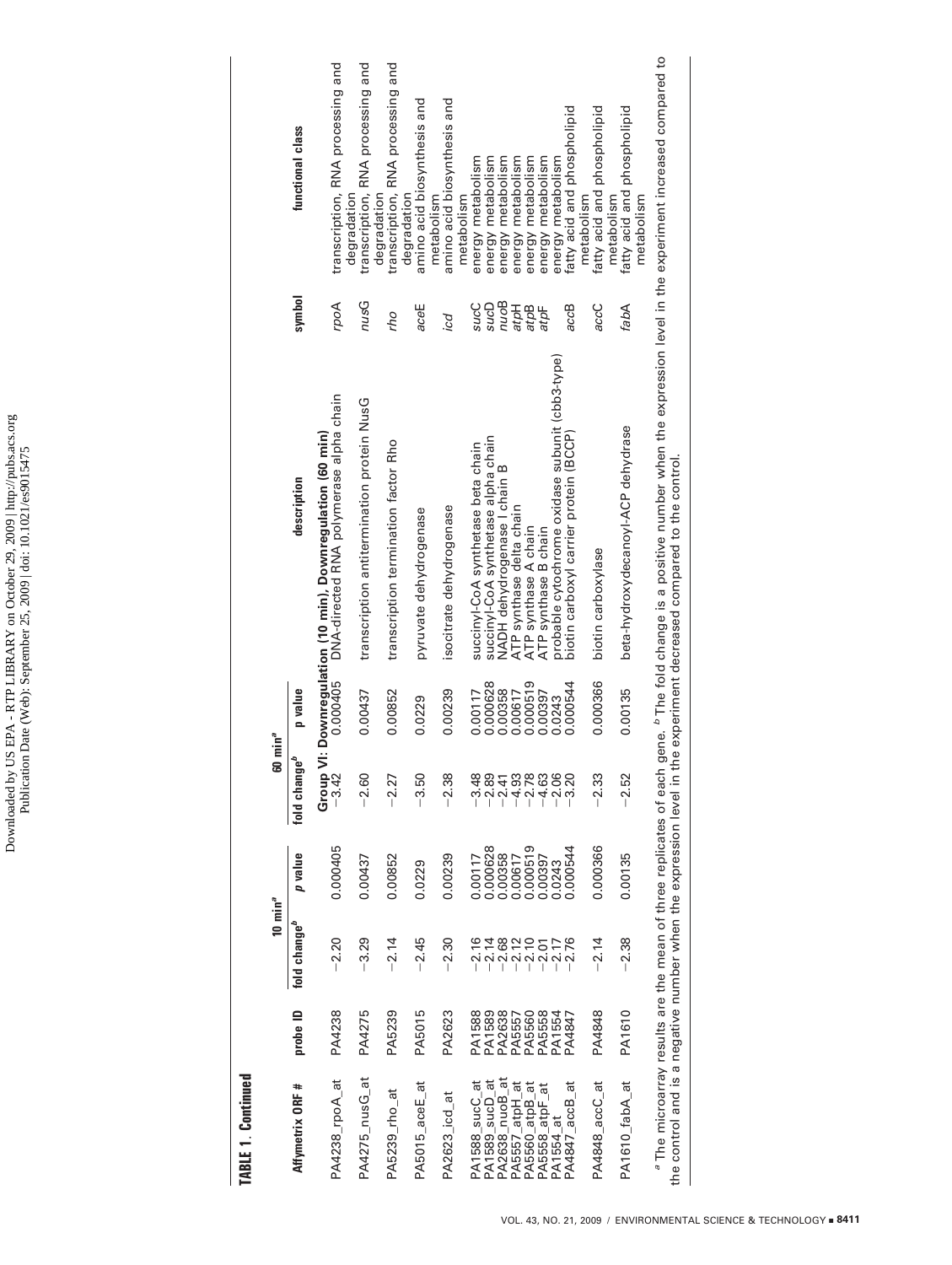Downloaded by US EPA - RTP LIBRARY on October 29, 2009 | http://pubs.acs.org Downloaded by US EPA - RTP LIBRARY on October 29, 2009 | http://pubs.acs.org<br>Publication Date (Web): September 25, 2009 | doi: 10.1021/es9015475 Publication Date (Web): September 25, 2009 | doi: 10.1021/es9015475

|                    |         | mRNA level change with microarray <sup>a</sup>                                                                                                                 | 똩                                                                                                        | NA level change with real-time PCR <sup>p</sup> |                                                                                                                                  |                                     |
|--------------------|---------|----------------------------------------------------------------------------------------------------------------------------------------------------------------|----------------------------------------------------------------------------------------------------------|-------------------------------------------------|----------------------------------------------------------------------------------------------------------------------------------|-------------------------------------|
|                    |         | fold change                                                                                                                                                    |                                                                                                          | fold change                                     |                                                                                                                                  |                                     |
| gene               | 10 min  | 60 min                                                                                                                                                         | 10 min                                                                                                   | 60 min                                          | forward primer sequence (5'-3')                                                                                                  | reverse primer sequence (5'-3')     |
| <b>A4599</b>       | 4.41    | 3.80                                                                                                                                                           |                                                                                                          | $6.67(\pm 0.31)$                                | ITTGCGTGCAATAGGAAGGATCGG                                                                                                         | ACCTCCACCGGCAACACCATTI              |
| <b>PA4598</b>      |         | 2.11                                                                                                                                                           |                                                                                                          | $11.10(\pm 0.31)$                               | AAGOOOGOOGAGITOITULTI                                                                                                            | GOOOGGAOGAATGAAGGAOGGAOGGAOGGAOGGAA |
| <b>1697Vc</b>      | 2.13    |                                                                                                                                                                | $\begin{array}{c} 25.00 (\pm 0.31) \\ 2.70 (\pm 0.17) \\ 2.68 (\pm 0.52) \\ 12.5 (\pm 0.67) \end{array}$ |                                                 | AACAGCAGCAACGAAGCTGAA                                                                                                            | JAAGGAGITUSIAGSGGAAGTA              |
| 004460             | 3.64    |                                                                                                                                                                |                                                                                                          |                                                 | GATTTCCCATGACCOORGCGACTCA                                                                                                        | AUSCULUULOHSATUSUUUUU               |
| PA3344             | $-2.26$ |                                                                                                                                                                | $-7.11(\pm 0.17)$                                                                                        |                                                 | AGA AGAGOGAGUTTAAJLOG                                                                                                            | <b>CC TGG ATT TGC CGA GGH</b>       |
| PA2639             | $-2.42$ |                                                                                                                                                                | $.06(\pm 0.32)$<br>.<br>ا                                                                                |                                                 | LOAGCGTGLACCACCTGATGT                                                                                                            | <b>LGATGCCGTACATGTCCCACACT</b>      |
| <b>95556</b>       |         |                                                                                                                                                                |                                                                                                          | $-6.96(\pm 1.51)$                               | ACCCOACACHOANGACACACA                                                                                                            | TCGLOGOCAGCAGCAG                    |
| $P_{A2968}$        |         | $-2.55$                                                                                                                                                        |                                                                                                          | $-4.08(\pm 1.53)$                               | CTGCATCCCCGATTCGTC                                                                                                               | TCAGGCGCTTCAGGACCAT                 |
| <b>PA1777</b>      |         | $-2.61$                                                                                                                                                        |                                                                                                          | $-3.81(\pm 0.21)$                               | ACTTCACGAGAACTTCCCCA                                                                                                             | TTCGAACCACOVACUTGAAGCC              |
| PA1094             |         | $-2.08$                                                                                                                                                        |                                                                                                          | $-3.09 (\pm 0.32)$                              | AACGAAGACTUCHOGCGAGG                                                                                                             | COGO HOLODO DO 2000 HOLODO A        |
| PA4386             |         | $-3.49$                                                                                                                                                        |                                                                                                          | $-4.92(\pm 0.58)$                               | <b>LCCTCCATGATGCTCGTTAT</b>                                                                                                      | <b>ALUUALUUUUUAUUKLUKUULUL</b>      |
| PA4243             | $-2.03$ | $-3.27$                                                                                                                                                        | $.73(\pm 1.01)$<br>ကို                                                                                   | $-4.92(\pm 0.35)$                               | ATGGCTGGTAGGASICTCTCT                                                                                                            | ACGATGGACCOODICACGACAA              |
| PA4275             | $-3.29$ | $-2.60$                                                                                                                                                        | $-4.5(\pm 0.47)$                                                                                         | $-2.63(\pm 0.35)$                               | GCTAAGGTTGGTTGJAAT                                                                                                               | ACCAGCATAGCAGGAAGAAT                |
| 2102A <sup>c</sup> | $-2.45$ | $-3.50$                                                                                                                                                        | $.40 (\pm 1.72)$<br>မှ                                                                                   | $-8.00(\pm 2.80)$                               | AATGGTCAAGGACCTTTCCACGA                                                                                                          | TCTTCACGTGTGCGCATGTT                |
| <b>PA5560</b>      | $-2.10$ | $-2.78$                                                                                                                                                        | $.78(\pm 1.29)$<br>$\tilde{C}$                                                                           | $-2.14(\pm 1.10)$                               | AGAAACGGUTTOOOOTTACA                                                                                                             |                                     |
| $3001^{\circ}$     | 0.00    | 00.1                                                                                                                                                           | $\mathsf{S}$                                                                                             | $\frac{00}{1}$                                  | GCACCATCACCATCGAGAAGAAA                                                                                                          | TCTTGGTGCCCCOORTGTACTT              |
|                    |         | each gene. <sup>c</sup> Internal control: glyceraldehyde-3-phosphate dehydrogenase.<br><sup>a</sup> The microarray results are the mean of three replicates of |                                                                                                          |                                                 | ach gene. <sup>b</sup> The real-time PCR results are the mean of three biological replicates with three technical replicates for |                                     |

**TABLE 2** .. Transcript Level Comparison of *P. aeruginosa* Genes between Real-Time PCR and Microarray Analyses results have been reported in *Escherichia* c*oli*, where *asp*A expression was downregulated 22-fold after exposure to polyhexamethylene biguanide (PHMB) (*42*). Production of the AspA enzyme is induced under anaerobic conditions in order to synthesize fumarate as an electron acceptor (*43*). In contrast, the expression of *asp*A has also been reported to be upregulated under aerobic conditions (*44*). Other studies have reported that the expression of *asp*A is upregulated in *E. coli* in response to metal ion, acetate, and propionate treatment (*45, 46*). However, since both CHX and PHMB, both biguanide compounds, repressed the transcription of *asp*A, it is apparent that the expression of *asp*A may be differentially regulated depending on several factors that may include oxygen availability and the nature of the environmental stress.

*Group IV: Genes Upregulated upon 60 min Exposure Only.* Group IV consisted of eight genes whose expression levels were unchanged after 10 min and upregulated after 60 min of exposure to CHX. One gene in this group, PA2825, encodes a probable transcriptional regulator belonging to the functional class of two-component regulatory systems (Table 1).

*Group V: Genes Downregulated upon 60 min Exposure Only.* Group V contained genes which showed normal transcription rates after 10 min but were downregulated after a 60 min exposure to CHX. In this group, the most significant functional class was "translation, post-translational modification, and degradation" which contained 26 genes (Table S1 in the Supporting Information). The two most downregulated genes in this class are indicated on Table 1, and a complete list can be found in Table S1 in the Supporting Information. In line with the downregulation of translation was the repression of several amino acid (arginine, glycine, methionine, serine, and glutamine) biosynthesis genes with fold changes ranging from approximately  $-2$  to  $-5.6$  (Table S1 in the Supporting Information).

Group V of Table 1 also contains several genes involved in primary metabolic processes including fatty acid biosynthesis (*acp*P, *fab*B, D, G, and F1), the Embden-Meyerhof pathway (PA0552, phosphoglycerate kinase), and the citric acid (TCA) cycle (PA1580, citrate synthase; PA4333, fumarase). This group also contained two NADH dehydrogenase genes in complex I of the oxidative phosphorylation pathway which were uniformly downregulated approximately 2-fold. Succinate dehydrogenase genes in complex II were uniformly downregulated approximately 3-fold, a probable cytochrome c1 reductase precursor and other associated genes in complex III were downregulated approximately 2- to 4-fold, and a probable cytochrome c oxidase subunit and other associated genes in complex IV were downregulated approximately between 2- and 4-fold. Also, *atp*A, D, E, and G which encode components of the ATP synthase enzyme were uniformly downregulated approximately 3-fold (Table 1). The downregulation of these genes further supports the results of group III which indicate that CHX represses energy production through aerobic cellular respiration. These results are similar to those of a related study carried out in our laboratory which indicated that several genes of respiratory complexes I-IV were downregulated in *P. aeruginosa* treated with sodium hypochlorite (*20*). These results point to the possibility that the effects of oxidative disinfectants and biguanide disinfectants on energy metabolism in *P. aeruginosa* may be similar. However, more investigation is warranted to corroborate this theory.

The outer membrane of *P. aeruginosa* has a low level of permeability which provides innate resistance to several antimicrobial compounds (*33*). Outer membrane permeability is essentially determined by channel producing proteins (*47*). The *opr*D, E, L, and F genes that were downregulated approximately 2- to 4-fold (Table 1) encode outer membrane proteins that play roles in maintaining the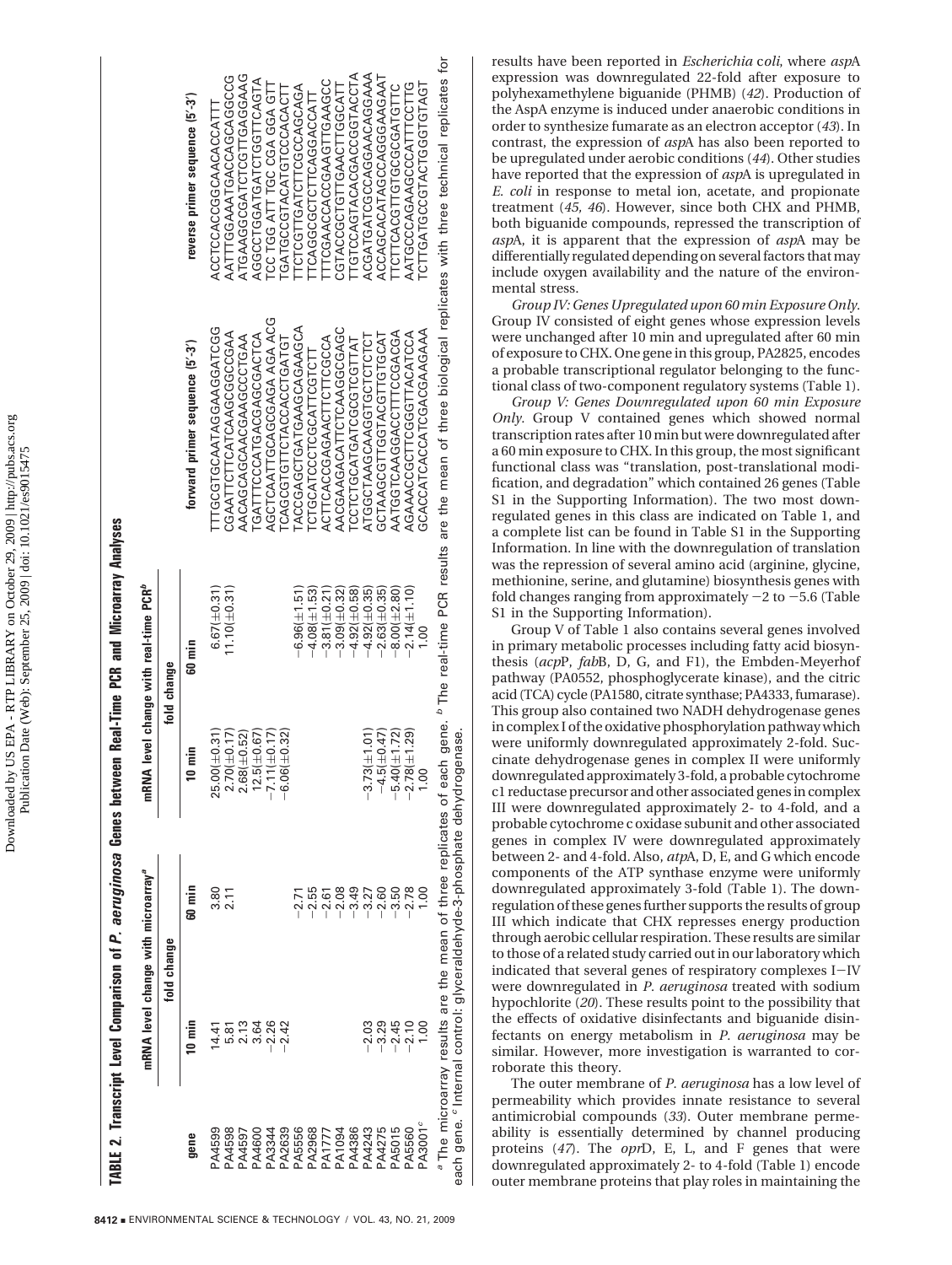integrity of the outer membrane and control outer membrane permeability (*48*-*50*). The downregulation of these genes after 60 min in this study indicates that CHX treatment affects outer membrane permeability. These results are in agreement with other studies which indicate that polycationic disinfectants such as CHX target the outer membrane of*Pseudomonas* (*18, 19, 51*) that may lead to changes in outer membrane permeability.

In line with the downregulation of outer membrane proteins was the repression of genes encoding elements of flagella and pili, which are both outer membrane components. The flagellin type B (*fli*C) and the flagella capping protein (*fli*D) were downregulated approximately 2-fold after 60 min (Table 1), and flagella-mediated motility is an important determinant of virulence in *P. aeruginosa* (*52*). The *pil*A and the *pil*Q genes, which are involved in type IV pilus biogenesis, and the *pil*H twitching motility gene were downregulated approximately 6- and 2.5-fold, respectively (Table 1). The *pil*A and the *pil*Q genes have been shown to be essential for type IV pilus formation in *Pseudomonas* (*53, 54*). Type IV pili are necessary for surface colonization during biofilm formation and mediate twitching motility in *P. aeruginosa* (*53, 55, 56*). It has also been shown that the deletion of *pil*A in *P. stutzeri* leads to a loss of twitching motility capability (*53*). Considering that flagella-mediated motility, twitching motility, and multicellular behavior such as biofilm formation mediate virulence and cell survival in adverse environmental conditions, it is likely that the downregulation of these genes may be linked to growth inhibition in *P. aeruginosa* exposed to CHX.

*Group VI: Genes Downregulated after Both 10 and 60 min Exposure to CHX.* The most distinctive functional class in this group was "translation, post-translational modification, and degradation" which contained 33 genes (Table S1 in the Supporting Information). The two most downregulated 30 and 50S ribosomal proteins are indicated on Table 1. A complete list of ribosomal genes in this group can be found in Table S1 in the Supporting Information. The downregulation of these genes after both 10 and 60 min suggests that protein synthesis decreases in *P. aeruginosa* after a 10 min exposure to CHX and continues after prolonged exposure (60 min). In addition to the repression of protein synthesis genes, three genes of the Sec protein transport system, PA5128 (secB), PA4276 (*sec*E), and PA4243 (*sec*Y), were also downregulated after both treatment times. The SecY and SecE proteins are essential for the viability of the Sec translocon (*57*). The downregulation of both protein synthesis and protein transport genes suggests that protein transport across the cell membrane may be repressed following CHX treatment. In contrast, a recent study, indicated that *sec*Y, *sec*E, and *sec*G were upregulated in *P. aeruginosa* after both 20 and 60 min exposures to ortho-phenylphenol (*21*).

The downregulation of translation was concomitant with the repression of transcription-related genes in this group including the DNA-directed RNA polymerase alpha chain, PA4238 (*rpo*A), and a transcription antitermination factor, PA4257 (*nus*G). NusG has been shown to stimulate transcription antitermination through the N protein of phage *λ* (*58*). Further evidence indicating that transcription antitermination was repressed after both 10 and 60 min exposures of *P. aeruginosa* to CHX was the downregulation of PA5239 (*rho*). In*E. coli*, Rho-dependent transcription antitermination is modulated by NusG, which is an essential transcription elongation factor (*59, 60*).

As in group V, this group also contained several genes relating to the Embden-Meyerhof pathway and the TCA cycle including: the pyruvate dehydrogenase enzyme (*ace*E), the isocitrate dehydrogenase enzyme, (*icd*), and the succinyl-CoA synthetase enzymes (*suc*C and *suc*D). Further evidence supporting the repression of aerobic cellular respiration was the downregulation of several genes involved in oxidative phosphorylation, namely, the NADH dehydrogenase I chain B (*nuo*B) of the NADH-coenzyme Q oxidoreductase (respiratory complex I), PA1554 which is a probable cytochrome oxidase subunit of cytochrome c oxidase (respiratory complex IV), and *atp*H (PA5557), *atp*B (PA5560), and *atp*F (PA5558) which are all components of the bacterial ATP synthase (respiratory complex V).

The fatty acid biosynthesis genes, *acc*B (PA4847), *acc*C (PA4848), and *fab*A (PA1610), were downregulated after both treatment times. Both *acc*B and *acc*C play major roles in the acetyl-coA carboxylase complex that catalyzes the synthesis of malonyl-coA, which is the rate-limiting step of fatty acid biosynthesis (*61*), and the *fab*A gene plays a role in fatty acid elongation (*62*).

To our knowledge, this is the first study investigating the effect of CHX on *P. aeruginosa* from a global genomic perspective. We suspect that the upregulation of the *opr*H gene after 10 min, with normal transcription rates after 60 min, contributes to early resistance to CHX by blocking its translocation through the self-promoted uptake pathway into the cell. The significant upregulation of the MexCD-OprJ efflux pump after both treatment times in this study validates its function in the innate resistance to CHX in *P. aeruginosa*. The downregulation of outer membrane protein synthesis after 60 min may reflect changes in outer membrane permeability caused by CHX treatment. The downregulation of flagella and pili synthesis after 60 min, which are important determinants of virulence and environmental adaptation processes such as flagella-mediated motility, twitching motility, and pili-mediated biofilm may be related to the mode of action of CHX in *P. aeruginosa*. Furthermore, the results from this study indicate that a decrease in energy production after both treatment times in *P. aeruginosa* exposed to CHX through the downregulation of genes involved in oxidative phosphorylation and electron transport may also contribute to the growth inhibition caused by CHX. In summary, the mechanism of action of CHX in*P. aeruginosa* may be a multifaceted process involving changes in outer membrane permeability, the attenuation of virulence and environmental adaptation processes, and energy deprivation through the repression of genes involved in aerobic cellular respiration.

This gene expression profile can now be employed to more profoundly understand the mechanisms by which CHX inhibits*P. aeruginosa* growth and how this organism develops resistance to biguanide disinfectants in general and to CHX in particular. The information from this study provides useful information that will benefit further research on the toxicogenomic impact of biguanide disinfectants on*P. aeruginosa* and may contribute to the development of more effective disinfectants.

### **Acknowledgments**

This research is supported by the United States Environmental Protection Agency Grant Number T-83284001-3. Although the research described in this paper has been funded wholly by the United States Environmental Protection Agency, it has not been subjected to the Agency's peer and administrative review and, therefore, may not necessarily reflect the views of the EPA; nor does the mention of trade names or commercial products constitute endorsement of recommendation of use.

#### **Supporting Information Available**

(1) Functional classification of statistically significant upregulated and downregulated genes after 10 and 60 min exposure to 0.008 mM CHX. (2) Classification of differentially regulated 250 genes into six groups based on their transcription directions after 10 and 60 min exposure to 0.008 mM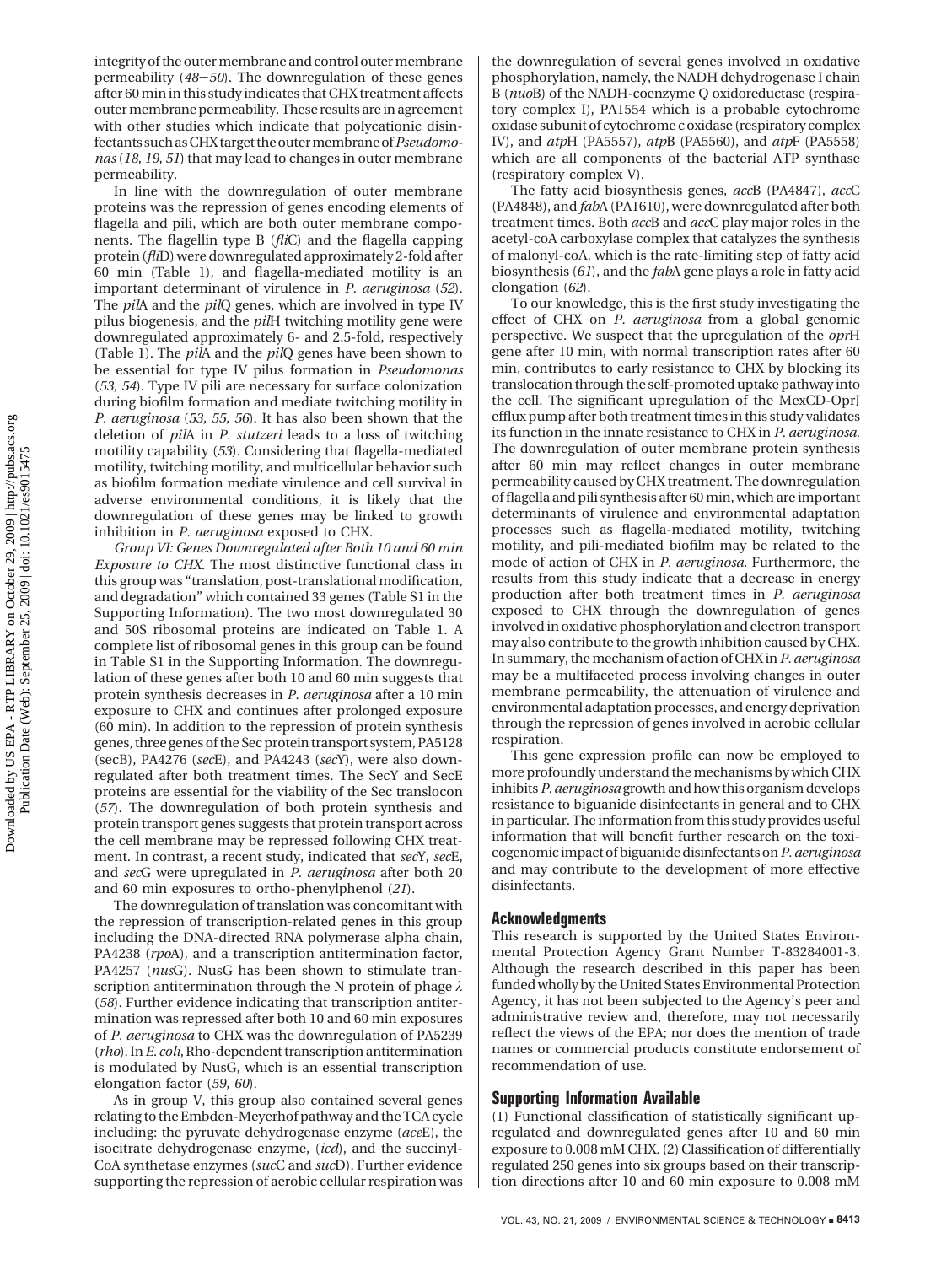CHX. (3) List of 250 functionally classified*P. aeruginosa* genes that were significantly up- and downregulated after 10 and 60 min of CHX exposure. This material is available free of charge via the Internet at http://pubs.acs.org.

# **Literature Cited**

- (1) Masuda, N.; Sakagawa, E.; Ohya, S. Outer membrane proteins responsible for multiple drug resistance in *Pseudomonas aeruginosa*. *Antimicrob. Agents Chemother.* **1995**, *39* (3), 645– 649.
- (2) Morita, Y.; Murata, T.; Mima, T.; Shiota, S.; Kuroda, T.; Mizushima, T.; Gotoh, N.; Nishino, T.; Tsuchiya, T. Induction of mexCD-oprJ operon for a multidrug efflux pump by disinfectants in wild-type *Pseudomonas aeruginosa* PAO1. *J. Antimicrob. Chemother.* **2003**, *51* (4), 991–994.
- (3) Van Delden, C.; Iglewski, B. H. Cell-to-cell signaling and *Pseudomonas aeruginosa* infections. *Emerging Infect. Dis.* **1998**, *4* (4), 551–560.
- (4) Wenzel, R. P.; Edmond, M. B. The impact of hospital-acquired bloodstream infections. *Emerging Infect. Dis.* **2001**, *7* (2), 174– 177.
- (5) Morrison, A. J., Jr.; Wenzel, R. P. Epidemiology of infections due to *Pseudomonas aeruginosa*. *Rev. Infect. Dis.* **1984**, *6* (Suppl. 3), S627–S642.
- (6) da Silva Filho, L. V.; Levi, J. E.; Bento, C. N.; Rodrigues, J. C.; da Silvo Ramos, S. R. Molecular epidemiology of *Pseudomonas aeruginosa* infections in a cystic fibrosis outpatient clinic.*J.Med. Microbiol.* **2001**, *50* (3), 261–267.
- (7) Schelstraete, P.; Van Daele, S.; De Boeck, K.; Proesmans, M.; Lebecque, P.; Leclercq-Foucart, J.; Malfroot, A.; Vaneechoutte, M.; De Baets, F. *Pseudomonas aeruginosa* in the home environment of newly infected cystic fibrosis patients. *Eur. Respir. J.* **2008**, *31* (4), 822–829.
- Walker, S. E.; Sander, J. E.; Cline, J. L.; Helton, J. S. Characterization of *Pseudomonas aeruginosa* isolates associated with mortality in broiler chicks. *Avian Dis.* **2002**, *46* (4), 1045–1050.
- (9) Thomas, L.; Maillard, J. Y.; Lambert, R. J.; Russell, A. D. Development of resistance to chlorhexidine diacetate in*Pseudomonas aeruginosa* and the effect of a "residual" concentration. *J. Hosp. Infect.* **2000**, *46* (4), 297–303.
- (10) Levy, S. B. The challenge of antibiotic resistance. *Sci. Am.* **1998**, *278* (3), 46–53.
- (11) McDonnell, G.; Russell, A. D. Antiseptics and disinfectants: activity, action, and resistance. *Clin. Microbiol. Rev.* **1999**, *12* (1), 147–179.
- (12) Ostad, S. N.; Gard, P. R. Cytotoxicity and teratogenicity of chlorhexidine diacetate released from hollow nylon fibres. *J. Pharm. Pharmacol.* **2000**, *52* (7), 779–784.
- (13) Varel, V. H.; Miller, D. N. Effect of antimicrobial agents on livestock waste emissions. *Curr. Microbiol.* **2000**, *40* (6), 392– 397.
- (14) van Loveren, C.; Buijs, J. F.; Buijs, M. J.; ten Cate, J. M. Protection of bovine enamel and dentine by chlorhexidine and fluoride varnishes in a bacterial demineralization model.*Caries Res.***1996**, *30* (1), 45–51.
- (15) Sebben, J. E. Surgical antiseptics. *J. Am. Acad. Dermatol.* **1983**, *9* (5), 759–765.
- (16) Joynson, J. A.; Forbes, B.; Lambert, R. J. Adaptive resistance to benzalkonium chloride, amikacin and tobramycin: the effect on susceptibility to other antimicrobials.*J. Appl.Microbiol.* **2002**, *93* (1), 96–107.
- (17) Carson, L. A.; Favero, M. S.; Bond, W. W.; Petersen, N. J. Factors affecting comparative resistance of naturally occurring and subcultured *Pseudomonas aeruginosa* to disinfectants. *Appl. Microbiol.* **1972**, *23* (5), 863–869.
- (18) Tattawasart, U.; Maillard, J. Y.; Furr, J. R.; Russell, A. D. Outer membrane changes in *Pseudomonas stutzeri* resistant to chlorhexidine diacetate and cetylpyridinium chloride. *Int. J. Antimicrob. Agents* **2000**, *16* (3), 233–238.
- (19) Tattawasart, U.; Hann, A. C.; Maillard, J. Y.; Furr, J. R.; Russell, A. D. Cytological changes in chlorhexidine-resistant isolates of *Pseudomonas stutzeri*. *J. Antimicrob. Chemother.* **2000**, *45* (2), 145–152.
- (20) Small, D. A.; Chang, W.; Toghrol, F.; Bentley, W. E. Toxicogenomic analysis of sodium hypochlorite antimicrobial mechanisms in *Pseudomonas aeruginosa*. *Appl. Microbiol. Biotechnol.* **2007**, *74* (1), 176–185.
- (21) Nde, C. W.; Jang, H. J.; Toghrol, F.; Bentley, W. E. Toxicogenomic response of *Pseudomonas aeruginosa* to ortho-phenylphenol. *BMC Genomics* **2008**, *9*, 473.
- (22) NCBI's Gene Expression Omnibus. Available at http://www. ncbi.nlm.nih.gov/geo.
- (23) *Pseudomonas aeruginosa* Community Annotation Project. Available at http://v2.pseudomonas.com/.
- (24) Hirai, K.; Suzue, S.; Irikura, T.; Iyobe, S.; Mitsuhashi, S. Mutations producing resistance to norfloxacin in*Pseudomonas aeruginosa*. *Antimicrob. Agents Chemother.* **1987**, *31* (4), 582–586.
- (25) Poole, K.; Gotoh, N.; Tsujimoto, H.; Zhao, Q.; Wada, A.; Yamasaki, T.; Neshat, S.; Yamagishi, J.; Li, X. Z.; Nishino, T. Overexpression of the *mex*C-*mex*D-*opr*J efflux operon in *nfx*B-type multidrugresistant strains of *Pseudomonas aeruginosa*. *Mol. Microbiol.* **1996**, *21* (4), 713–724.
- (26) Poole, K. Efflux-mediated antimicrobial resistance.*J. Antimicrob. Chemother.* **2005**, *56* (1), 20–51.
- (27) Srikumar, R.; Kon, T.; Gotoh, N.; Poole, K. Expression of *Pseudomonas aeruginosa* multidrug efflux pumps MexA-MexB-OprM and MexC-MexD-OprJ in a multidrug-sensitive *Escherichia coli* strain. *Antimicrob. Agents Chemother.* **1998**, *42* (1), 65–71.
- (28) Li, X. Z.; Zhang, L.; Poole, K. Role of the multidrug efflux systems of *Pseudomonas aeruginosa* in organic solvent tolerance. *J. Bacteriol.* **1998**, *180* (11), 2987–2991.
- (29) Gilbert, P.; Moore, L. E. Cationic antiseptics: diversity of action under a common epithet. *J. Appl. Microbiol.* **2005**, *99* (4), 703– 715.
- (30) Fraud, S.; Campigotto, A. J.; Chen, Z.; Poole, K. MexCD-OprJ multidrug efflux system of *Pseudomonas aeruginosa*: involvement in chlorhexidine resistance and induction by membranedamaging agents dependent upon the AlgU stress response sigma factor.*Antimicrob. Agents Chemother.* **2008**, *52* (12), 4478– 4482.
- (31) Hancock, R. E.; Bell, A. Antibiotic uptake into gram-negative bacteria. *Eur. J. Clin. Microbiol. Infect. Dis.* **1988**, *7* (6), 713–720.
- Hancock, R. E.; Raffle, V. J.; Nicas, T. I. Involvement of the outer membrane in gentamicin and streptomycin uptake and killing in *Pseudomonas aeruginosa*. *Antimicrob. Agents Chemother.* **1981**, *19* (5), 777–785.
- (33) Young, M. L.; Bains, M.; Bell, A.; Hancock, R. E. Role of *Pseudomonas aeruginosa* outer membrane protein OprH in polymyxin and gentamicin resistance: isolation of an OprHdeficient mutant by gene replacement techniques. *Antimicrob. Agents Chemother.* **1992**, *36* (11), 2566–2568.
- (34) Nicas, T. I.; Hancock, R. E. Outer membrane protein H1 of *Pseudomonas aeruginosa*: involvement in adaptive and mutational resistance to ethylenediaminetetraacetate, polymyxin B, and gentamicin. *J. Bacteriol.* **1980**, *143* (2), 872–878.
- (35) Rehm, B. H.; Hancock, R. E. Membrane topology of the outer membrane protein OprH from *Pseudomonas aeruginosa*: PCRmediated site-directed insertion and deletion mutagenesis. *J. Bacteriol.* **1996**, *178* (11), 3346–3349.
- (36) Stewart, V. Nitrate respiration in relation to facultative metabolism in enterobacteria. *Microbiol Rev.* **1988**, *52* (2), 190– 232.
- (37) Chang, W.; Small, D. A.; Toghrol, F.; Bentley, W. E. Microarray analysis of toxicogenomic effects of peracetic acid on *Pseudomonas aeruginosa*. *Environ. Sci. Technol.* **2005**, *39* (15), 5893–5899.
- (38) Khakhar, R. R.; Cobb, J. A.; Bjergbaek, L.; Hickson, I. D.; Gasser, S. M. RecQ helicases: multiple roles in genome maintenance. *Trends Cell Biol.* **2003**, *13* (9), 493–501.
- (39) Chakraverty, R. K.; Hickson, I. D. Defending genome integrity during DNA replication: a proposed role for RecQ family helicases. *BioEssays* **1999**, *21* (4), 286–294.
- (40) Courcelle, J.; Hanawalt, P. C. Participation of recombination proteins in rescue of arrested replication forks in UV-irradiated *Escherichia coli* need not involve recombination. *Proc. Natl. Acad. Sci. U.S.A.* **2001**, *98* (15), 8196–8202.
- (41) Yeung, S. Y.; Huang, C. S.; Chan, C. P.; Lin, C. P.; Lin, H. N.; Lee, P. H.; Jia, H. W.; Huang, S. K.; Jeng, J. H.; Chang, M. C. Antioxidant and pro-oxidant properties of chlorhexidine and its interaction with calcium hydroxide solutions. *Int. Endod. J.* **2007**, *40* (11), 837–844.
- (42) Allen, M. J.; White, G. F.; Morby, A. P. The response of *Escherichia coli* to exposure to the biocide polyhexamethylene biguanide. *Microbiology* **2006**, *152* (Pt. 4), 989–1000.
- (43) Bronder, M.; Mell, H.; Stupperich, E.; Kroger, A. Biosynthetic Pathways of *Vibrio succinogenes* growing with fumarate as terminal electron acceptor and sole carbon source. *Arch. Microbiol.* **1982**, *131* (3), 216–223.
- (44) Golby, P.; Kelly, D. J.; Guest, J. R.; Andrews, S. C. Transcriptional regulation and organization of the *dcu*A and *dcu*B genes, encoding homologous anaerobic C4-dicarboxylate transporters in *Escherichia coli*. *J. Bacteriol.* **1998**, *180* (24), 6586–6596.